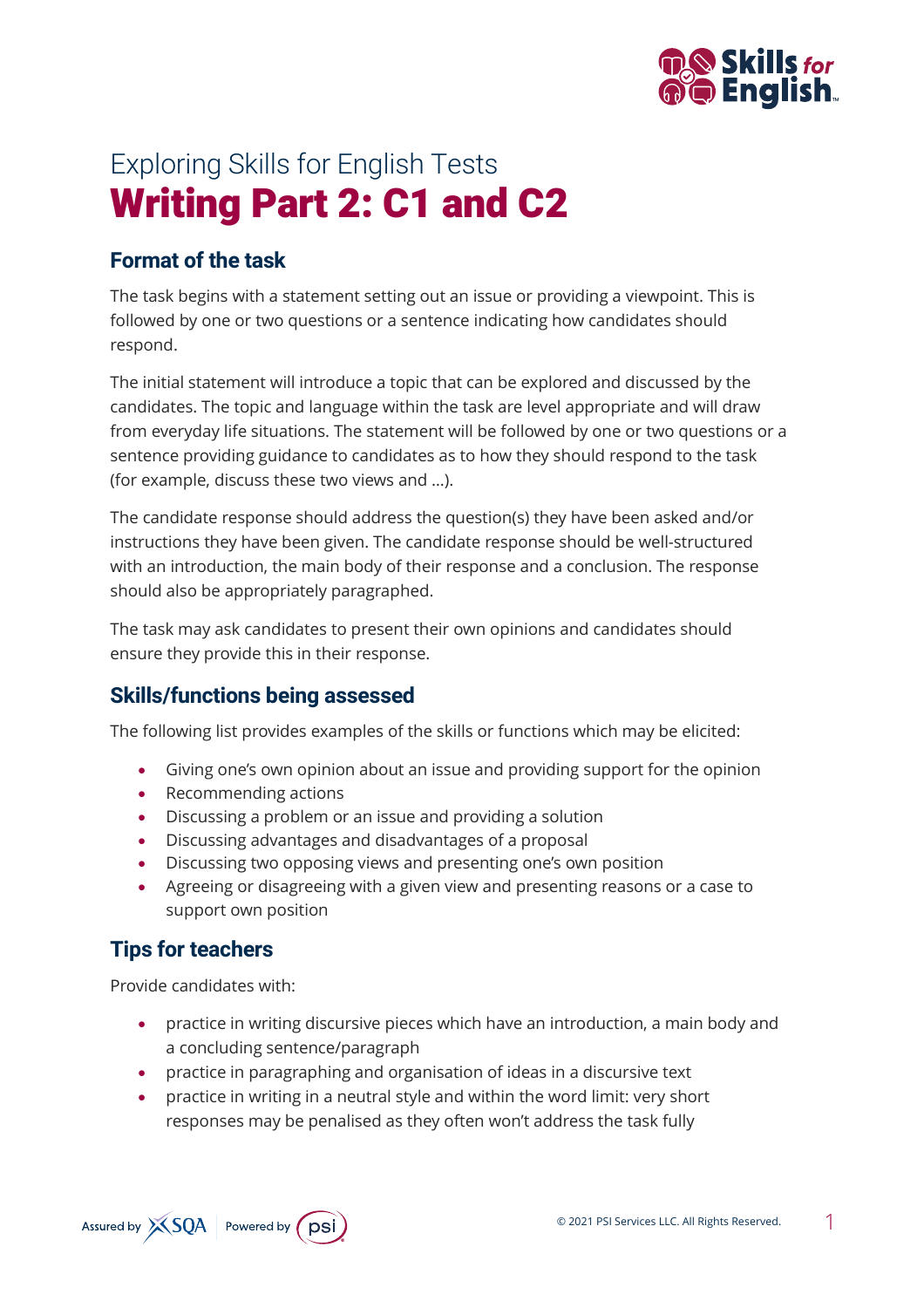

- language for presenting and discussing different points of view, considering advantages and disadvantages of an action/position and exploring solutions to a problem
- opportunities to explore different common life situations and questions (for example the climate, social media, pollution)

#### **Tips for learners**

- Read the task carefully and write within the given word limit: very short responses may be penalised as they won't address the task fully
- Think about how your answer is paragraphed and make sure you have an introduction, a main body and a conclusion, and that your ideas are linked together well
- Check that your response has addressed all the different elements of the task
- Practice supporting arguments, thoughts and opinions

#### **Sample Writing Part 2 Task**

Some people believe that it is better for mothers to remain at home and look after their families. Others believe that the government should provide all the resources necessary, such as free nursery schools, for mothers to be able to go out to work.

Discuss both these views and give your own opinion.

You should write between 250-300 words.

#### **Sample Writing Part 2 Response**

The question of whether women, who are also mothers, should be supported so that they can go out to work is a difficult one and in many cases depends on the economic circumstances of the family.

Most people agree that young children need the support of both parents, but in many cases the caring activities are undertaken by mothers rather than fathers. However, at a certain stage in a child's development, it becomes important to be able to interact with others of the same age. Therefore, the mothering role changes as the child grows up from a baby to a toddler and so on.

However, it is also true that many women are keen to work and have a career alongside motherhood and may want to return to work after a period of maternity leave. In some cases though, women have no choice but to return to work because their income is needed to support the family. The issue for these groups is one of costs of childcare. Either

Task presents candidates with two different viewpoints on a single topic.

Task requires candidates to discuss **both** views and give **own** opinion.

Word count shows how much candidates should write.

First paragraph introduces the given topic.

Second paragraph deals with first statement in the task: mothering and childcare.

Paragraphs 2 and 3 discuss the two views presented in the task.

This paragraph addresses the second statement: the possibility of mothers going out to work.